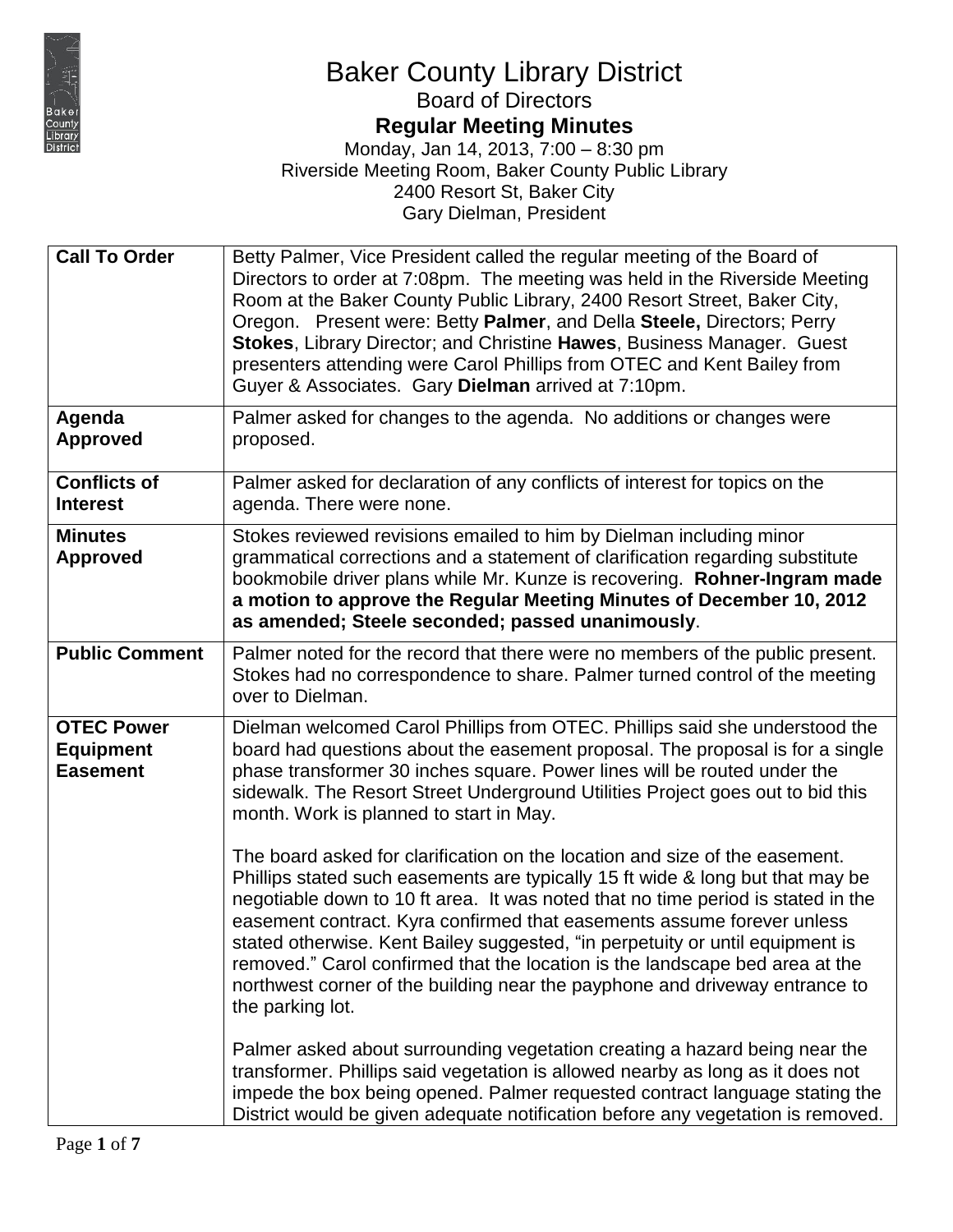

## Baker County Library District Board of Directors **Regular Meeting Minutes**

|                                | Dielman voiced concern about the potential hazard from a car running into the<br>transformer. With icy conditions, it is feasible that a vehicle could slide into it<br>on attempt to enter the parking lot coming from Campbell St. He suggested a<br>solid safety post (bollard) be placed to deflect a vehicle impact. Carol said<br>OTEC can place a post, if needed.                                                                                                                                                                                                                                                                                         |
|--------------------------------|-------------------------------------------------------------------------------------------------------------------------------------------------------------------------------------------------------------------------------------------------------------------------------------------------------------------------------------------------------------------------------------------------------------------------------------------------------------------------------------------------------------------------------------------------------------------------------------------------------------------------------------------------------------------|
|                                | Gary requested the easement size be reduced to 10 ft wide/long. Stokes said<br>the landscape strip may not even be 10 feet wide, so measurements should be<br>made prior to revision. Carol agreed to adjust dimensions to match the<br>landscape strip width if 10 ft wide or less. The board requested measurement<br>and 4 stakes to show the easement size with changes to the contract including<br>removal of the reference to use of chemicals. Carol said OTEC does not use<br>chemicals so deleting that element is not a problem. She will have stakes<br>placed and contact Stokes to review placement and a revised agreement.                        |
|                                | Phillips left the meeting at 7:28pm. In discussion afterward, several board<br>members voiced being in favor of underground power lines but said they were<br>unaware the project was officially going forward. Stokes stated he was aware<br>of project preparations by Public Works but had no information on a LID being<br>established or the cost to the District.                                                                                                                                                                                                                                                                                           |
| <b>Audit Report</b><br>FY11-12 | Kent passed out copies of the audit reports. Stokes asked if the reports are<br>printed and bound locally; Kent said the reports are printed and bound in-house<br>at his CPA firm. He thanked the board for selecting Guyer & Associates to do<br>the audit work. He appreciates working with Christine & Perry and began<br>reviewing report highlights starting with page 4.                                                                                                                                                                                                                                                                                   |
|                                | Overall, the District has maintained its sound fiscal status compared to last<br>year. Long-term debt has been paid off and the District fund balance has<br>increased slightly. On review of p.10, Dielman requested that prior year<br>comparisons be included in the report for data on pages 10-11. Christine said<br>she could prepare such data for future audit reports.                                                                                                                                                                                                                                                                                   |
|                                | PERS was largest expense increase incurred; other expenses were flat. Bailey<br>reviewed p. 14 which shows detail for income & expenses, p. 21 cash &<br>receivables, p. 22 summary of fixed assets, p. 25 net pension obligations, and<br>p. 31. The last 2 pages are the compliance report. Audit practice is to review<br>the District in seven areas. This is a "very clear report," Bailey said. There was<br>only one compliance issue involving a slight expenditure beyond the approved<br>budget in Personal Services. Christine commented that this issue was due to<br>the District operating on the cash accounting method while the audit is done by |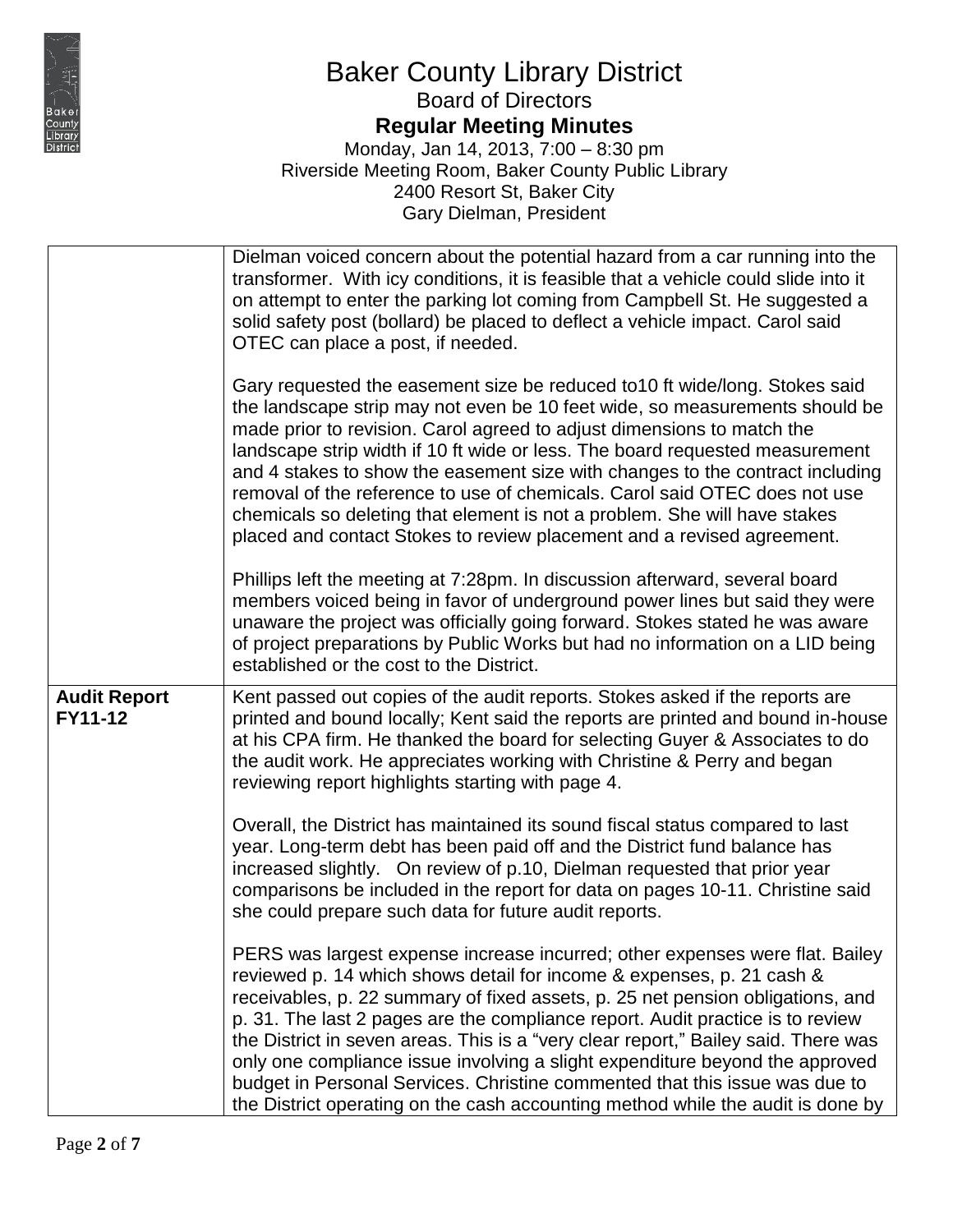

**Regular Meeting Minutes**

|                                          | the modified accrual method.                                                                                                                                                                                                                                                                                                                                                                                                                                                                                                                       |
|------------------------------------------|----------------------------------------------------------------------------------------------------------------------------------------------------------------------------------------------------------------------------------------------------------------------------------------------------------------------------------------------------------------------------------------------------------------------------------------------------------------------------------------------------------------------------------------------------|
|                                          | Bailey stated that when Aletha retired, he was skeptical that any successor<br>could operate as efficiently and budget as tightly but that Stokes is doing just<br>that. He complimented the board for its fine management of an outstanding<br>library. Baker County residents, he added, believe they get good service and<br>good value from the library, and this is reflected in consistent support for library<br>bonds and levies.                                                                                                          |
|                                          | Having finished the audit report, Bailey exited the meeting.                                                                                                                                                                                                                                                                                                                                                                                                                                                                                       |
| <b>Administrative</b><br><b>Reports:</b> | Stokes gave the following administrative reports:                                                                                                                                                                                                                                                                                                                                                                                                                                                                                                  |
| <b>Director's Report</b>                 | <b>General</b><br>After the shooting atrocities at Clackamas Mall and Newtown CT, Stokes<br>directed all staff to review FEMA webinar training "Active Shooter: What you<br>can do". He also met with Baker City Police Chief Security Wyn Lohner on<br>1/8/13 for a consultation about safety measures and is seeking a meeting with<br>John Minarich of Alpine Alarm to explore security system options such as a<br>panic button at front desk. Safety & Security procedures will be included in the<br>District-wide staff training in spring. |
|                                          | <b>Facilities.</b><br>Eaves on the main branch are again showing water damage below the gutters<br>on the Madison and Resort St sides of the building. Wet plaster has broken<br>and fallen, leaving growing holes highlighted by large icicles as snow melts.<br>Sid Johnson & Co will be notified. Stokes expressed frustration that no<br>permanent fixes have been implemented to date.                                                                                                                                                        |
|                                          | The condenser motor on the boiler compressor unit needed replacement in<br>early January. When it failed, it made a terrible and alarming moan-like noise<br>from seizing up. The assessment and repair was done by Cook & Emele.                                                                                                                                                                                                                                                                                                                  |
|                                          | The PRCF work crew visited Fri, Dec 14 and did commendable work<br>winterizing the grounds. Their January visit was canceled due to lack of<br>available PRCF guard staff. Stokes directed the board to a Quarterly<br>Maintenance Report from John Watson included as part of their meeting<br>packet. Some of the highlights included repairs to plumbing, organization of<br>the storage work room, and installation of additional baby changing tables to<br>men's and unisex restrooms. This equipment was provided by the Friends.           |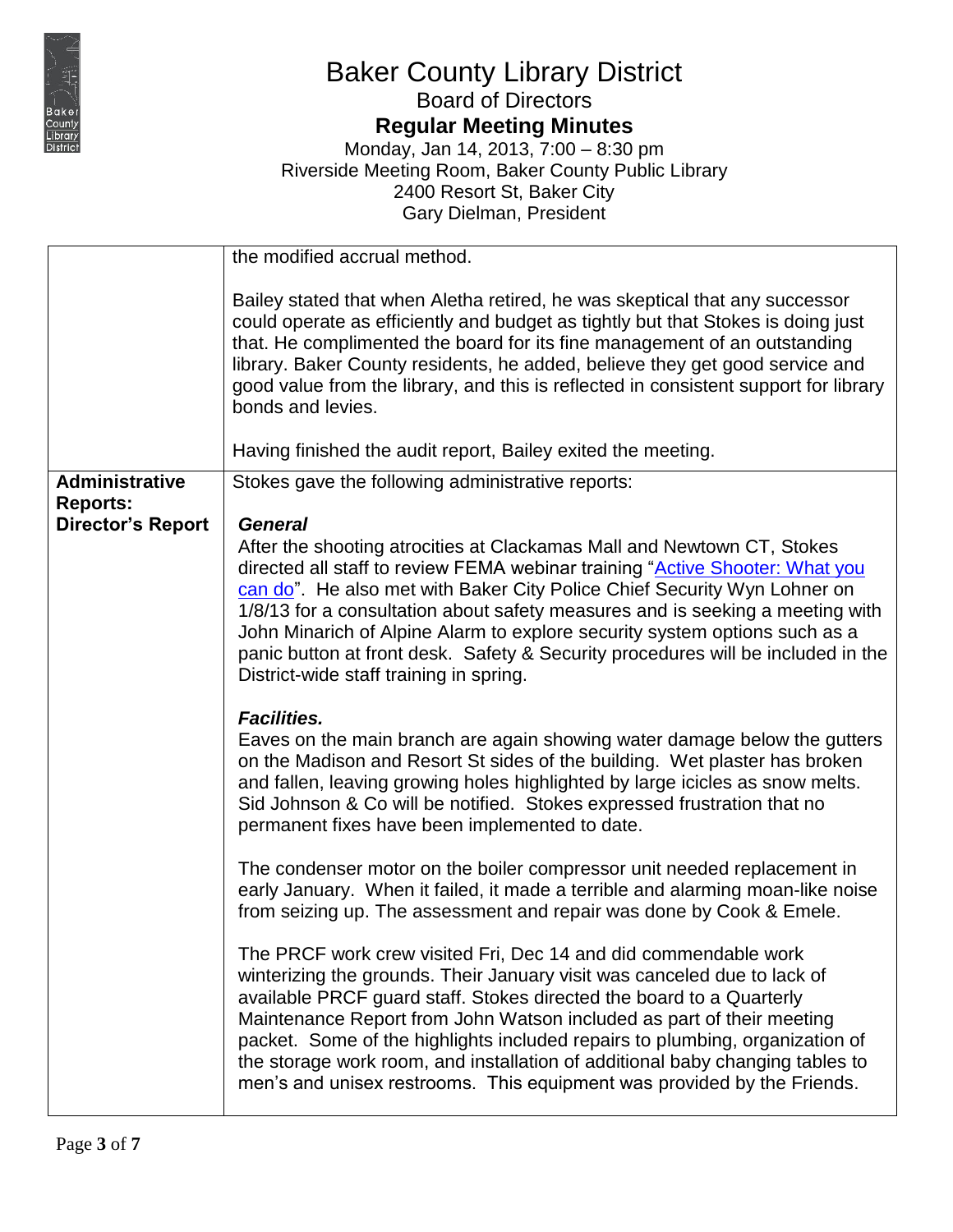

**Regular Meeting Minutes**

Monday, Jan 14, 2013, 7:00 – 8:30 pm Riverside Meeting Room, Baker County Public Library 2400 Resort St, Baker City Gary Dielman, President

Huntington staff reported having no water to the building temporarily. When it came back on, the water in both sink and toilet is coming through muddy. Watson will be investigating to see if a water line has broken or if there is another cause.

#### *Friends.*

Four small shopping carts from the Friends are now available for adult use. Two are parked at the front entrance and two at the riverside door. The library purchased and installed "Cart Parking" signage and will also be getting plaques that acknowledge the Friends' contribution to place on the carts.

The Friends is trying to put together a Big Read grant application due Feb 5 2013. It has organized a Big Read Planning Committee which is currently gathering public input on the book selection. An online survey is open until Sunday 1/20/13. Printed ballots are also being taken at library branches (included in packet). The survey offers 10 options that were selected from the 27 books on the NEA Big Read book list.

#### *Personnel*

**Jerry Darbyshire** has been transferred from the Huntington branch to be the Haines library staff, replacing Heidi Hull who retired at the end of December. **Kaitlyn Lofton**, who was the Huntington substitute staff, has been hired as the primary Library Assistant for that branch. Jerry did some extra training with her through December for that purpose. **Tamarack Grammon** has been hired to work 4.5 hours every Sunday. Senior staff Lindy Cloyd had previously worked that shift for 10 years and recently requested the reduction to her schedule. Tamarack will also be called upon to fill substitute shifts as needed.

#### *Professional Development*

Stokes is considering going to the [2013 ALA MidWinter Conference](http://alamw13.ala.org/) held in Seattle this year from January 25-29.

The [SDAO 2013 Annual Conference](https://www.sdao.com/) will be held Feb 8-10, Portland OR. Stokes invited board members to review the program and let him know if they are interested in attending.

Stokes is planning to attend the [2013 OLA/WLA Joint Conference](https://ola.memberclicks.net/conferences) held April 24-26, 2013 in Vancouver, WA. He hopes to send up to two staff, as well.

*Programs, Events & Services*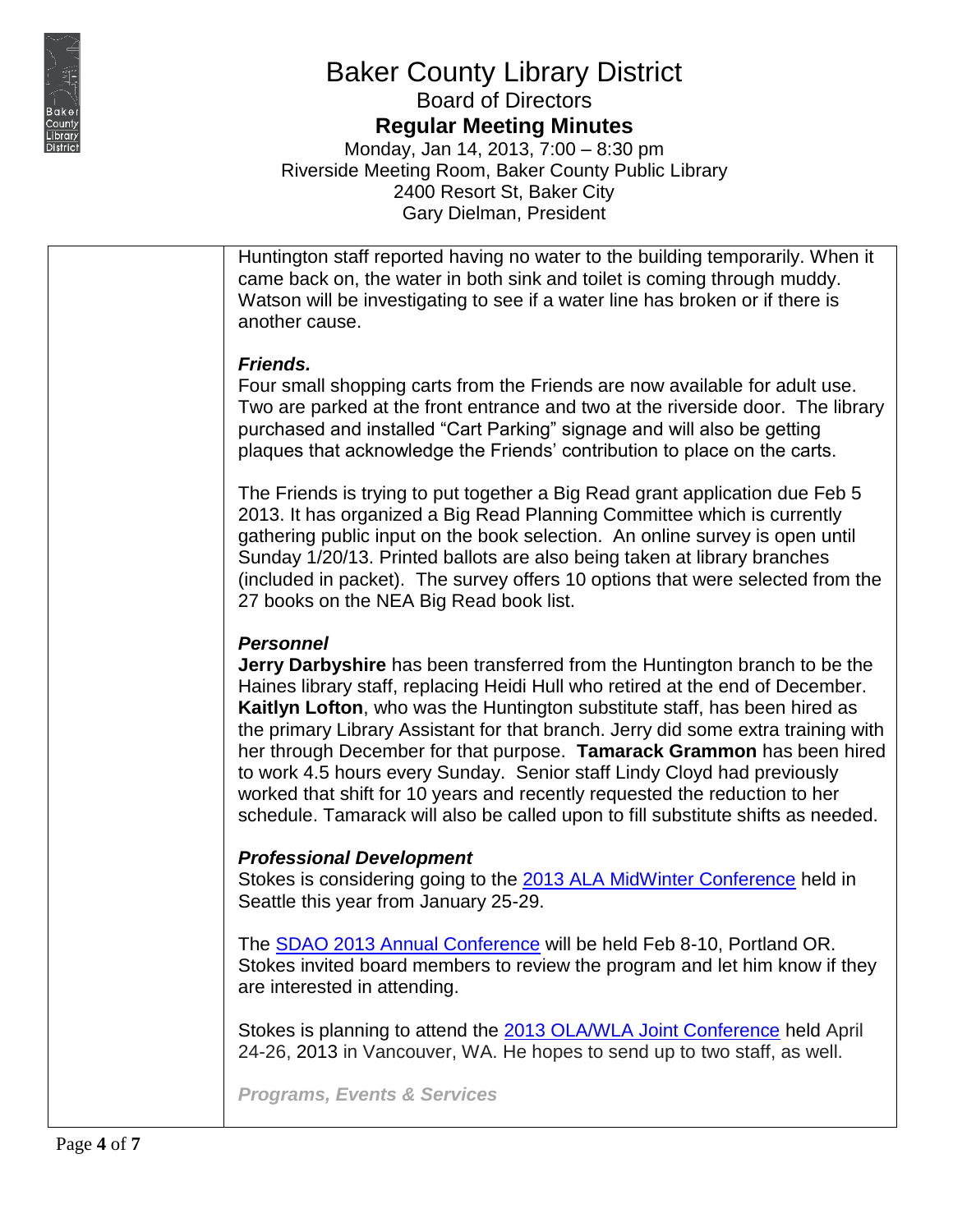

 $\overline{\phantom{a}}$ 

Τ

# Baker County Library District

Board of Directors **Regular Meeting Minutes**

|                                            | <b>Technology</b><br>On January 3, Sage Library System upgraded to version 2.3 of the integrated<br>library system software Evergreen. This upgrade includes several back-end<br>changes that will make staff's work more efficient. More flexibility with the<br>Holds Pull List is especially appreciated by staff. The new version also<br>features a child-themed version of the online catalog. This new catalog has not<br>yet been rolled out, as Sage is still working out kinks in the upgrade.<br>Libraries of Eastern Oregon has received quotes to purchase two genealogy<br>databases, Ancestry and Heritage Quest. A group of LEO libraries hopes to<br>have these resources in place before the end of the fiscal year. BCLD has an<br>existing subscription to Heritage Quest. Stokes is interested in trying Ancestry<br>for a couple of years to see if our users show a preference between these two<br>similar products. The additional cost would be around \$700. |
|--------------------------------------------|-----------------------------------------------------------------------------------------------------------------------------------------------------------------------------------------------------------------------------------------------------------------------------------------------------------------------------------------------------------------------------------------------------------------------------------------------------------------------------------------------------------------------------------------------------------------------------------------------------------------------------------------------------------------------------------------------------------------------------------------------------------------------------------------------------------------------------------------------------------------------------------------------------------------------------------------------------------------------------------------|
|                                            | <b>Other</b><br>Libraries will be closed Jan 21 2013 in observance of the MLK Jr. federal<br>holiday.                                                                                                                                                                                                                                                                                                                                                                                                                                                                                                                                                                                                                                                                                                                                                                                                                                                                                   |
|                                            | Stokes invited the Board to participate in the annual Staff Bowlstice get-<br>together on Jan 21 at 4:00pm at Elkhorn Lanes. This is the seasonal party for<br>staff, arranged and provided by the Library Director. Staff play two games,<br>have a pizza dinner, and Stokes awards prizes to top scorers.                                                                                                                                                                                                                                                                                                                                                                                                                                                                                                                                                                                                                                                                             |
|                                            | Three Directors are up for re-election in 2013: Della Steele, Betty Palmer, and<br>Kyra Rohner. The filing deadline is in March, and the election is on May 21.<br>Stokes asked the directors to declare intention to run or not at the next<br>meeting.                                                                                                                                                                                                                                                                                                                                                                                                                                                                                                                                                                                                                                                                                                                                |
|                                            | Stokes said there was a rare oversight in payment of payroll taxes recently<br>and turned the floor over to Christine for details.                                                                                                                                                                                                                                                                                                                                                                                                                                                                                                                                                                                                                                                                                                                                                                                                                                                      |
| <b>Business</b><br><b>Manager's Report</b> | Hawes passed out check packets for signatures and reviewed the financial<br>report passed out with the check packets.                                                                                                                                                                                                                                                                                                                                                                                                                                                                                                                                                                                                                                                                                                                                                                                                                                                                   |
|                                            | The District may be assessed a fine for a recent payroll tax error, up to a<br>certain percentage of the payment which could be up to around \$990.                                                                                                                                                                                                                                                                                                                                                                                                                                                                                                                                                                                                                                                                                                                                                                                                                                     |
|                                            | Starting with an update on income: the District received tax turnovers of                                                                                                                                                                                                                                                                                                                                                                                                                                                                                                                                                                                                                                                                                                                                                                                                                                                                                                               |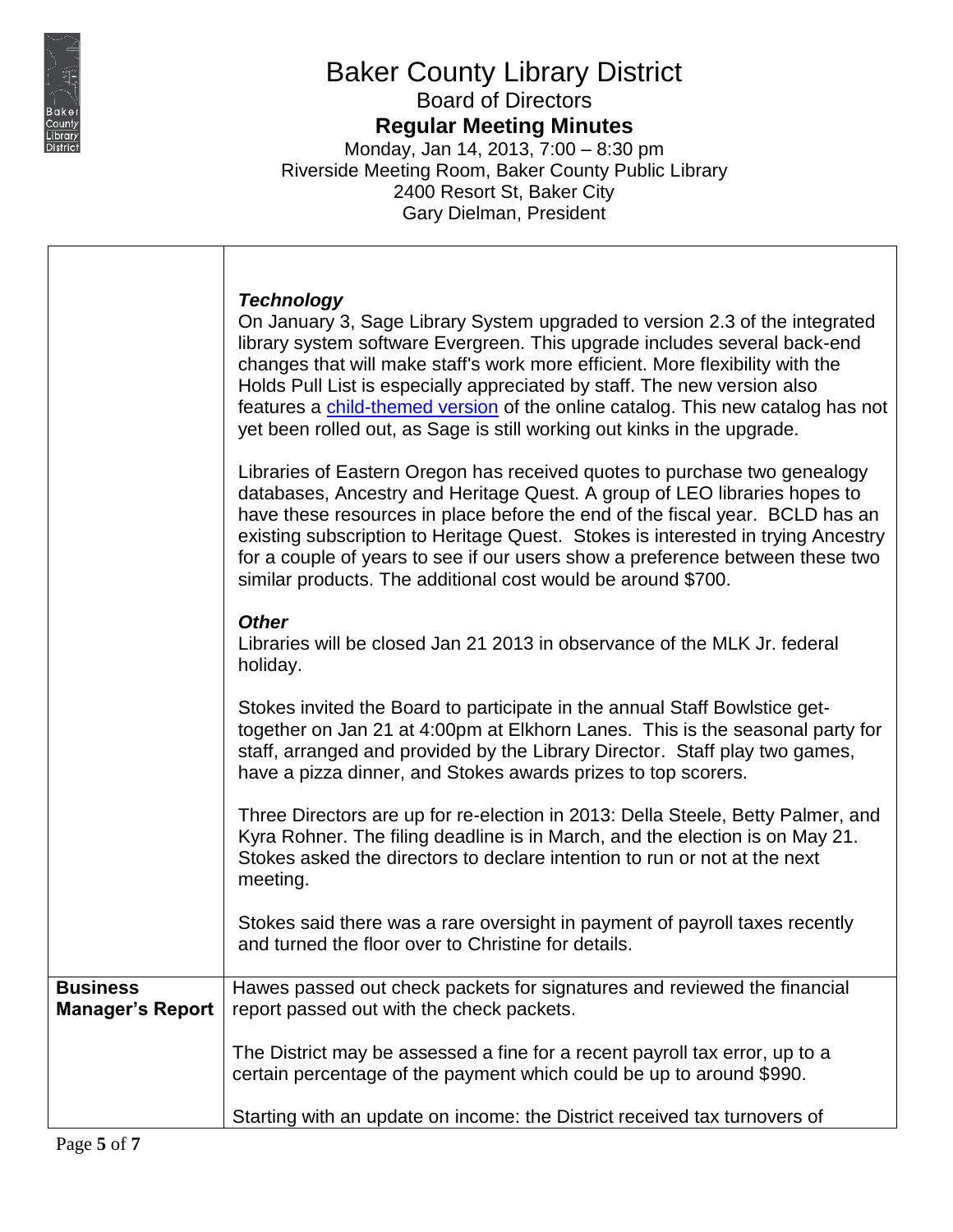

**Regular Meeting Minutes**

|                                    | \$104,067 on January 2 for a total of \$769,547 or 91% of the budgeted                                                                                                                                                                                                                                                                                                                                                                                                                                                                                                                                                                                                                                                                                                                                                                                                                                                                                                                                                                                                                                             |
|------------------------------------|--------------------------------------------------------------------------------------------------------------------------------------------------------------------------------------------------------------------------------------------------------------------------------------------------------------------------------------------------------------------------------------------------------------------------------------------------------------------------------------------------------------------------------------------------------------------------------------------------------------------------------------------------------------------------------------------------------------------------------------------------------------------------------------------------------------------------------------------------------------------------------------------------------------------------------------------------------------------------------------------------------------------------------------------------------------------------------------------------------------------|
|                                    | revenues. The Ready to Read grant of \$5,838 was received January 7 to                                                                                                                                                                                                                                                                                                                                                                                                                                                                                                                                                                                                                                                                                                                                                                                                                                                                                                                                                                                                                                             |
|                                    | support Early Literacy projects.                                                                                                                                                                                                                                                                                                                                                                                                                                                                                                                                                                                                                                                                                                                                                                                                                                                                                                                                                                                                                                                                                   |
|                                    | Noteworthy report items included: the Jobs Plus/Vocation Program line at<br>288% over budget. Some of this overage is due to posting of State<br>reimbursement funds in the revenue line but Stokes said it also needs to be<br>adjusted since the District is using the program more than originally<br>anticipated. A little less than half of the \$15,000 Group Insurance Liability<br>Contingency or \$6,630 has been paid out for staff medical claims, so far. The<br>Branch Building expenses line is high due to work done on the Richland library<br>new storage space. A large order of light bulbs was made for \$549.27 as part<br>of the new Facilities staff work. Stokes acquired privacy screens to place on<br>monitors at front desk workstations for \$264.42. Personal Services and<br>Materials & Services expenses are on target overall at 59.9% and 52.6%<br>respectively. The Debt Service line will need to be adjusted to cover the Tax<br>Anticipation Note interest and fees. The Profit & Loss report shows a current<br>cash balance of \$516,150.53 after paying tonight's bills. |
|                                    | In Other Funds, the grant of \$15,000 from the Leo Adler Community Fund for<br>Teen Room remodeling was deposited. Amazon online book sales netted<br>\$621.86 in December which Stokes said is extraordinary and due to the work<br>of a new person helping with these listings.                                                                                                                                                                                                                                                                                                                                                                                                                                                                                                                                                                                                                                                                                                                                                                                                                                  |
|                                    | Hawes said she had already completed issuing W-2's for personnel. She has<br>opened a 28-day bid window for E-Rate supported telecommunications<br>services and it closes Feb 4 2013.                                                                                                                                                                                                                                                                                                                                                                                                                                                                                                                                                                                                                                                                                                                                                                                                                                                                                                                              |
|                                    | Checks were signed and approved.                                                                                                                                                                                                                                                                                                                                                                                                                                                                                                                                                                                                                                                                                                                                                                                                                                                                                                                                                                                                                                                                                   |
| <b>Next Meeting</b><br><b>Date</b> | The next regular meeting will be February 11, 2013.                                                                                                                                                                                                                                                                                                                                                                                                                                                                                                                                                                                                                                                                                                                                                                                                                                                                                                                                                                                                                                                                |
| <b>Adjourn</b>                     | The meeting was adjourned at 8:35pm.                                                                                                                                                                                                                                                                                                                                                                                                                                                                                                                                                                                                                                                                                                                                                                                                                                                                                                                                                                                                                                                                               |
|                                    | Respectfully submitted,                                                                                                                                                                                                                                                                                                                                                                                                                                                                                                                                                                                                                                                                                                                                                                                                                                                                                                                                                                                                                                                                                            |
|                                    |                                                                                                                                                                                                                                                                                                                                                                                                                                                                                                                                                                                                                                                                                                                                                                                                                                                                                                                                                                                                                                                                                                                    |
|                                    |                                                                                                                                                                                                                                                                                                                                                                                                                                                                                                                                                                                                                                                                                                                                                                                                                                                                                                                                                                                                                                                                                                                    |
|                                    | Perry Stokes,                                                                                                                                                                                                                                                                                                                                                                                                                                                                                                                                                                                                                                                                                                                                                                                                                                                                                                                                                                                                                                                                                                      |
|                                    | Secretary to the Board                                                                                                                                                                                                                                                                                                                                                                                                                                                                                                                                                                                                                                                                                                                                                                                                                                                                                                                                                                                                                                                                                             |
|                                    |                                                                                                                                                                                                                                                                                                                                                                                                                                                                                                                                                                                                                                                                                                                                                                                                                                                                                                                                                                                                                                                                                                                    |